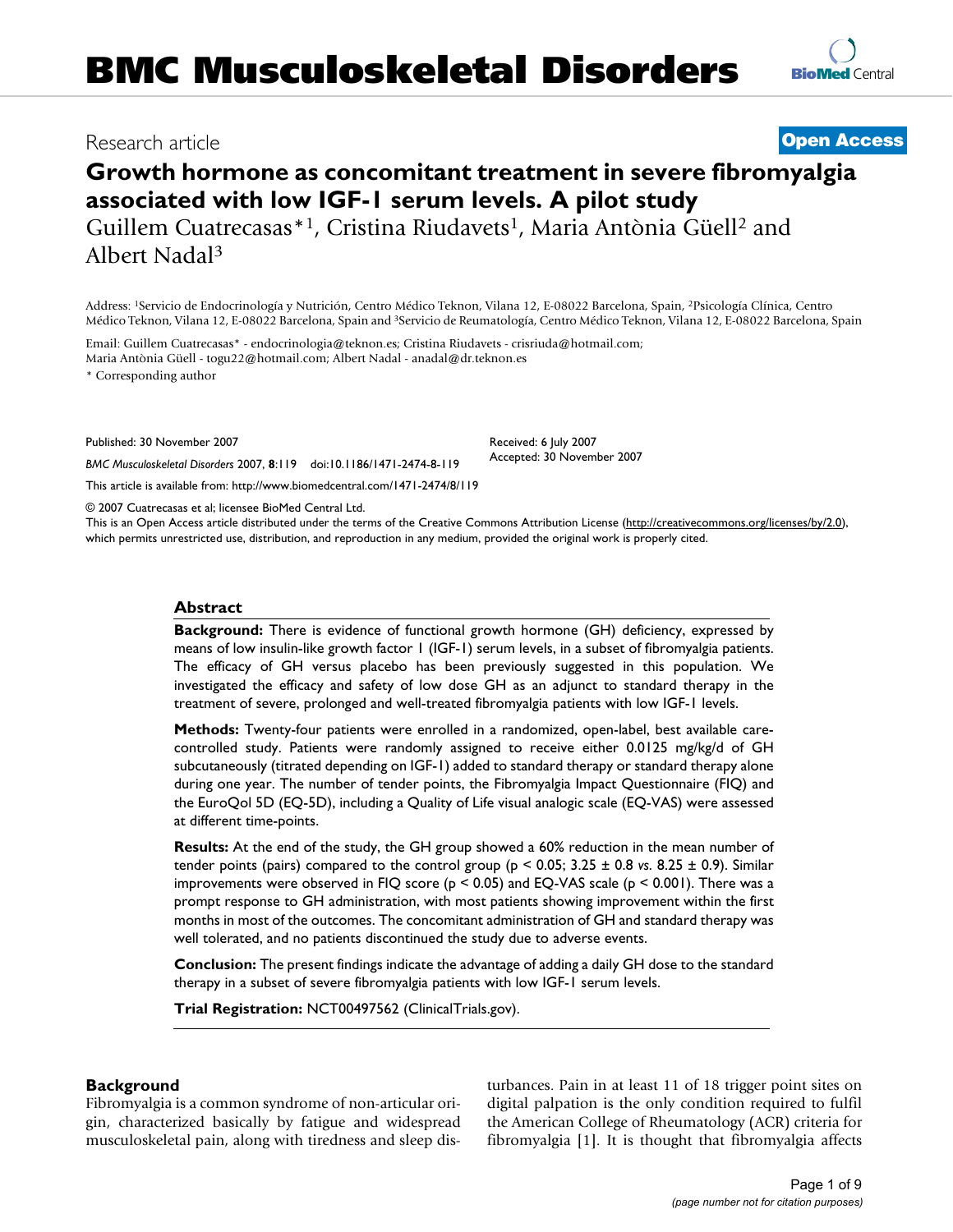between 2.4–3.4% of the adult population, mainly women [2,3].

The cause of fibromyalgia is not known. However, the identification of this syndrome as a single clinical entity has improved the knowledge of its pathophysiology. There is evidence that the syndrome is influenced by psychiatric conditions such as anxiety or depression [4]. Additionally, reduced levels of biogenic amines, increased concentrations of excitatory neurotransmitters (both in the central nervous system nuclea and the medullary dorsal horn) [5], and alterations of the autonomic nervous system and hypothalamic-pituitary-adrenal (HPA) axis have also been described [6].

There is some evidence of functional GH deficiency, expressed as low insulin-like growth factor 1 (IGF-1) serum levels, in a subset of fibromyalgia patients [7]. There is a marked decrease in spontaneous integrated GH secretion [8]. Normal pituitary responsiveness to exogenously administered growth hormone releasing hormone (GHRH) is counteracted by hypersomatostatinemia, as evidenced by the pyridostigmine test [9]. Futhermore, serum GH together with normal/low IGF-1 levels have been found elevated fibromyalgia syndrome, suggesting a GH resistance, and mediating a pro-inflammatory state responsible in part for the pain suffered by these patients [10].

Current consensus based on clinical trials establishes that the best available fibromyalgia treatment should include drugs, rehabilitation and psychological support. Therapies with proven efficacy in fibromyalgia includes tricyclic antidepressants, selective serotonin reuptake inhibitors (SSRI), and opioid analgesics [11]. Regarding fibromyalgia patients with low IGF-1 levels, GH administration demonstrated efficacy and a good tolerability profile in a placebo-controlled study [12]. Although other studies allowed the presence of other medications, no clinical trials have been conducted with GH as an adjuvant agent added to homogeneous active treatment in the management of severe and prolonged fibromyalgia with low IGF-1 levels so far.

## **Methods**

## *Patients and study design*

Women greater than 18 years old with severe fibromyalgia and abnormally low IGF-1 levels included in an exercise rehabilitation and psychological program and stable under standard intensive treatment for at least 6 months participated in this prospective, randomized, open-label, best available treatment-controlled clinical trial. All patients fulfilled the 1990 ACR diagnostic criteria [1] and had an IGF-1 level <250 ng/mL (or 1 standard deviation bellow the mean value corresponding to age and gender according to laboratory reference values). Other inclusion criteria were duration of fibromyalgia for 1 year or greater, pain in at least 16 (8 bilateral) of the 18 trigger points and a score in the Fibromyalgia Impact Questionnaire (FIQ)  $\geq$ 75.

Exclusion criteria were as follows: Disabling physical or mental status; previous or current malignancies, either active or inactive; intracranial space occupying lesion; any relevant endocrine disorder including diabetes mellitus; history of another pituitary disorder; previous treatment with growth hormone; other systemic or joint inflammatory rheumatic conditions; and known to be hypersensitive to somatropin or any of the excipients. Pregnant women, nursing mothers, or women with childbearing potential not using adequate contraceptive methods were also excluded.

This study was conducted in the Centro Médico Teknon between May 2004 and November 2005. The study was conducted in accordance with the Declaration of Helsinki and received the local institutional review board and Spanish Drug Agency (n°C03-0456) approvals. It has been registered (NCT00497562) at ClinicalTrials.gov. All patients gave written informed consent prior to their inclusion in the study.

## *Treatment administration*

The study medication is a human growth hormone produced by recombinant DNA technology in a mammalian cell line (Saizen® 8 mg click easy, solution for injection). Patients were randomly assigned, according to a computer-generated randomisation table, to receive either 0.0125 mg/kg/d of r-hGH subcutaneously added to standard intensive therapy or standard intensive therapy alone during one year. Standard intensive therapy (administered under stable conditions for at least 6 months before inclusion) consisted of three oral administered drugs: amitriptyline 10–50 mg/d, fluoxetine (or other SSRI 10– 40 mg/d) and tramadol 100–400 mg/d. These doses were individually adjusted according to the associated pathology in each case. Doses of r-hGH were adjusted after the first month according to IGF-1 plasma levels and/or the appearance of adverse events possibly related to GH.

## *Study Procedures*

Prior to starting treatment administration, medical history, physical examination, selection criteria and informed consent were recorded. Additionally, an insulin tolerance test (ITT) and a cranial magnetic resonance imaging (MRI) were performed at baseline visit at investigator's discretion when IGF-1 levels were < 150 ng/mL (or 2 standard deviations below the mean value corresponding to age and gender according to laboratory reference values).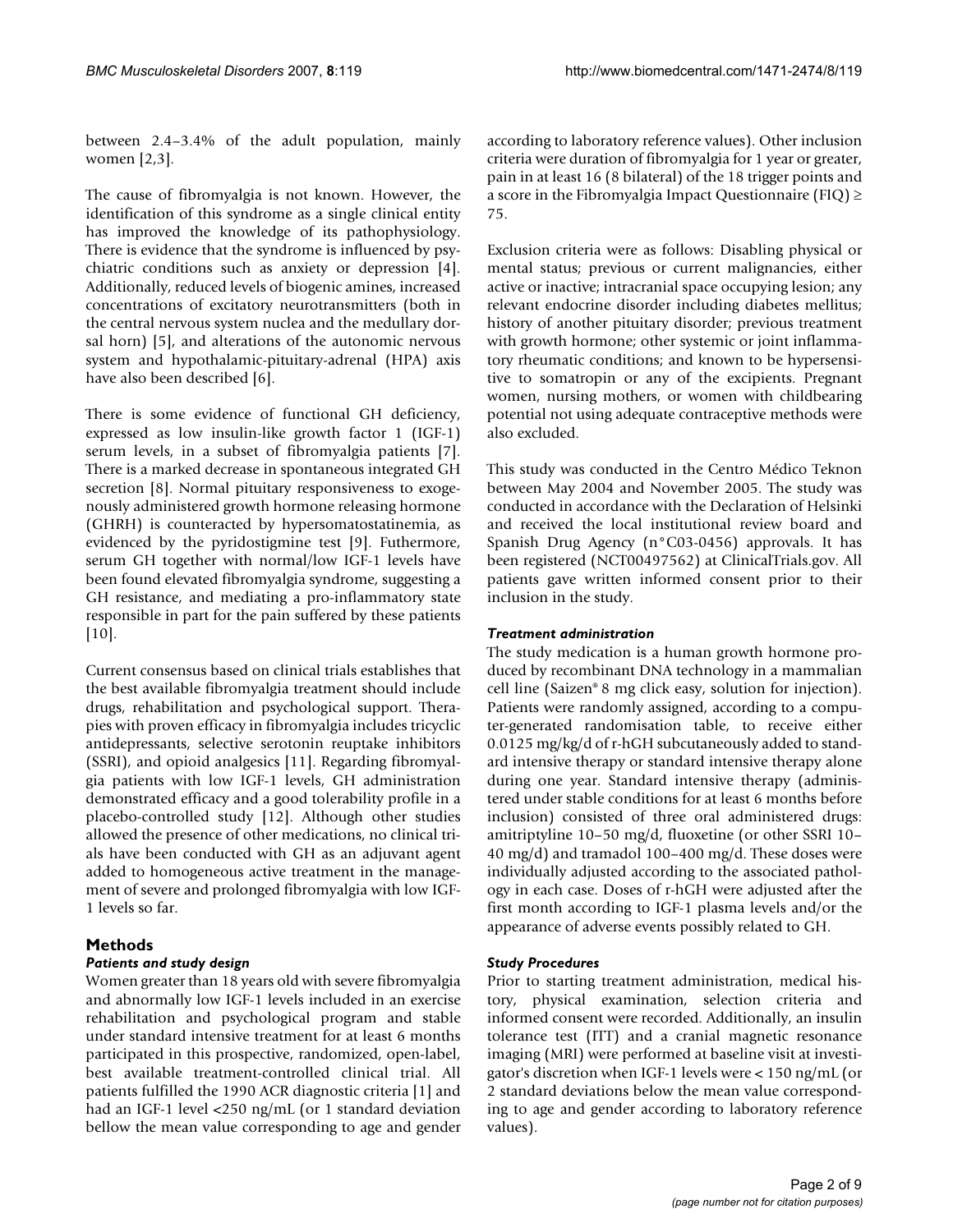Follow-up visits were scheduled at 1, 3, 6 and 12 months. At baseline and follow-up visits, investigators determined the number of tender points according to the ACR criteria for fibromyalgia and patients self-completed the FIQ, the EQ-5D, and a health-related Quality of Life Visual Analogic Scale (VAS). A blood sample was drawn at baseline and at follow-up visits to measure blood cell count, biochemical profile and other laboratory assays including GH, IGF-1, thyroid-stimulating hormone (TSH), thyroxine (free T4), triiodothyronine (free T3), Estradiol (E2), progesterone (P4), urinary free cortisol, insulinemia, apolipoprotein B, C-reactive protein, erythrocyte sedimentation rate, rheumatoid factor, aldolase and creatinkinase. Adverse events, concomitant medication and treatment compliance were recorded at each follow-up visit. A flow chart of the study procedures is shown in Table 1.

#### *Efficacy Assessments*

The primary efficacy endpoint was the reduction in the number of tender points at 12 months with respect to baseline. Fibromyalgia trigger points were assessed by an observer blind to the treatment group using the protocol described by Wolfe et al. employing 18 (9 bilateral) standardized sites and according to ACR criteria [1]. Secondary efficacy endpoints included the number of patients who discontinued the study due to lack of efficacy, and the completion of spanish validated versions of FIQ [13] and the EQ-5D Quality of Life questionnaire [14] at baseline and follow-up visits. The FIQ is a 10-item instrument with good reliability and validity, that measures physical impairment, wellbeing, missed work, pain, fatigue, rest, stiffness, anxiety and depression [15]. The EQ-5D consists of two parts; the Self-Questionnaire, which captures respondent's descriptions of health problems on a 5 dimensional classification of mobility, self-care, usual activities, pain/discomfort and anxiety/depression, and the EQ-VAS, which is a 20-centimeter visual analogue scale where the respondent rates her health state today between 0 (worst imaginable) and 100 (best imaginable). The EQ-5D has been shown to be both reliable and valid in adult patients with GH deficiency but also in multiple musculoskeletal diseases [16].

#### *Laboratory assays*

Serum GH, IGF-1, TSH, free T4, free T3, E2, P4 and insuline levels were determined by automated chemiluminescent immunoassay system using a commercially available kit (IMMULITE® 2000, DPC, Los Angeles, CA). The interassay coefficient of variation of GH and IGF-1 assays was 4.52% and 3.04%, respectively. The analytical sensitivity of GH and IGF-1 assays was 0.05 ng/mL and <25 ng/mL, respectively. Serum cortisol levels were also determined by chemiluminiscence using the Liason Analizer (Sorin Diagnostics S.pA, Italy).

#### *Safety*

Safety was assessed by the investigator through physical examinations, including vital signs, haematological and biochemical laboratory tests, reporting of adverse events,

#### **Table 1: Study flow-chart**

|                                      | Visit I<br>baseline | Visit 2<br>I month | Visit 3<br>3 months | Visit 4<br>6 months | Visit 5<br>12 months |
|--------------------------------------|---------------------|--------------------|---------------------|---------------------|----------------------|
| Data                                 |                     |                    |                     |                     |                      |
| Medical history                      | X                   |                    |                     |                     |                      |
| Informed consent                     | X                   |                    |                     |                     |                      |
| Demographic data                     | X                   |                    |                     |                     |                      |
| Inclusion criteria                   | X                   |                    |                     |                     |                      |
| Adverse events                       |                     | X                  | X                   | X                   | X                    |
| Concomitant medication               |                     | X                  | X                   | X                   | X                    |
| Treatment compliance                 |                     | X                  | X                   | X                   | X                    |
| Physical examination                 | X                   |                    |                     | X                   | X                    |
| MRI (I)                              | X                   |                    |                     |                     |                      |
| Laboratory assays                    | X                   | X                  | X                   | X                   | X                    |
| IGF-1 levels (2)                     | X                   | $\times$           | X                   | X                   | X                    |
| Insulin tolerance secretion test (3) | X                   |                    |                     |                     |                      |
| Tender points evaluation             | X                   | $\times$           | X                   | X                   | X                    |
| Fibromyalgia Impact questionnaire    | X                   | $\times$           | X                   | X                   | X                    |
| EuroQol EQ-5D + VAS                  | X                   | $\times$           | X                   | X                   | X                    |
| Rehabilitation                       | X                   | $\times$           | X                   | X                   | X                    |
| Psychological assistance             | X                   | X                  | X                   | X                   | X                    |

(1) When baseline IGF-1 < 150 ng/ml to exclude pituitary lesion.

(2) For patient inclusion and r-hGH dose adjustment.

(3) When IGF-1 < 150 ng/ml.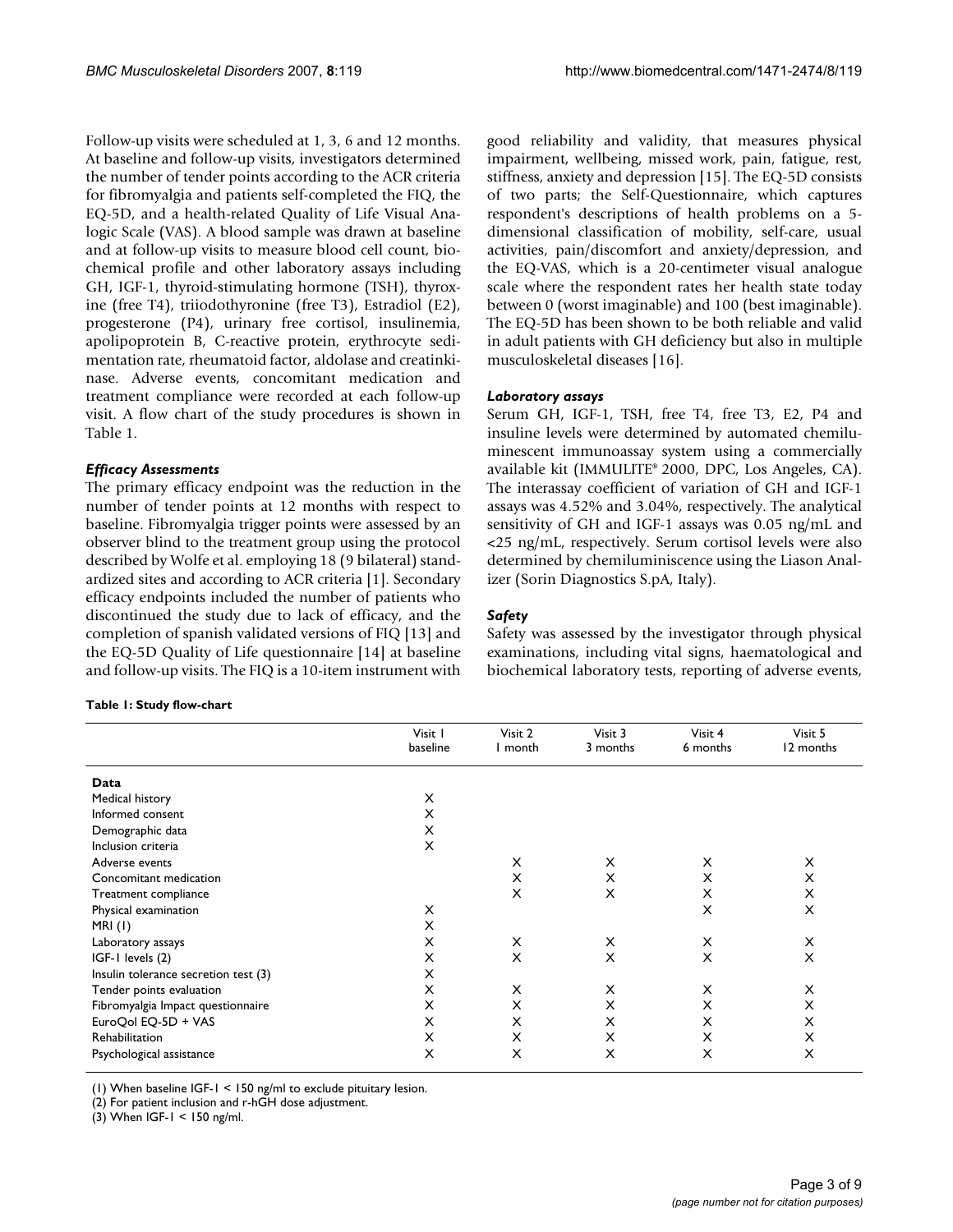and local tolerability. In order to minimize the occurrence of adverse events, r-hGH doses were individually adjusted during the study according to age-adjusted IGF-1 serum levels (+ 2 standard deviation corresponding to 450 ug/ dL) and the investigator discretion.

#### *Statistics*

This was a pilot study with an exploratory goal. Thus, a sample size was estimated to obtain preliminary results that would allow evaluation for further possible investigations. Quantitative endpoints are presented as mean and standard deviation (SD) or median and range. The 95% confidence interval was used to indicate the precision of an estimate. The homogeneity of variances was analysed by a Levene's test and the within-group comparisons employed t test and the non-parametric Mann-Whitney Wilcoxon test when necessary. Categorical data are presented as absolute numbers and percentages. A Chi-Square analysis or Fisher exact-test were used to compare these variables when applicable.

Regarding the main variable, the differences between groups were analyzed by analysis of covariance (ANCOVA), with basal number of tender points as a covariate. The time course within-group comparisons were analysed by repeated measurements analysis of variance (ANOVA). All p values were based on a two-tailed distribution, and 5% level of significance was considered. The statistical analysis was based on Intention to Treat. The SPSS statistical software package (version 12.0) was used for statistical analysis.

## **Results**

The study population included 24 women with a mean age of 48.5 years, randomly assigned to r-hGH ( $n = 12$ ) or control  $(n = 12)$  groups. All patients fulfilled the ACR criteria for fibromyalgia, the cut-off levels for severity (16/18 positive trigger points and FIQ>75) and duration of symptoms (>1 year), IGF-1 levels>250 ug/dL (three patients in the control group had IGF-1<150 ug/dL and undergone an ITT with a peak GH response above 5 ug/dL and had normal MNR) and completed the study. GH levels were normal and comparable in both groups. Baseline data are shown in Table 2.

With regard to the primary efficacy outcome, the study showed a reduction in the number of tender points (pairs) in the r-hGH group compared to the control group, at 12 month evaluation ( $p = 0.0001$ ) (Figure 1). The mean (SD) number of baseline tender points (pairs) was 8.75 (0.4) in both treatment groups, and 3.25 (2.7) and 8.25 (0.9) in rhGH and control groups at 12 months, respectively. Statistically significant between-group differences were also observed at 1, 3 and 6-month evaluations ( $p < 0.05$ ) (Figure 1). Patients receiving r-hGH also had a within-group improvement in the number of tender points (pairs),

**Table 2: Baseline characteristics of 24 patients included in the study.**

| Data, mean (SD)                                      | r-hGH       | Control       | p value        |  |
|------------------------------------------------------|-------------|---------------|----------------|--|
|                                                      | $(n = 12)$  | $(n = 12)$    | t student test |  |
| Demographics                                         |             |               |                |  |
| Age, years                                           | 47,4 (7,6)  | 49,6 (9,4)    | 0.555          |  |
| Weight, kg                                           | 72,9 (12,3) | 66,0 (9,4)    | 0.153          |  |
| Waist, cm                                            | 89.2 (10.3) | 76.6(3.2)     | 0.01           |  |
| BMI, $Kg/m2$                                         | 25,1(5,3)   | 162,2(5,9)    | 0.334          |  |
| Fibromyalgia symptoms duration (prior study), months | 21(6)       | 23(7)         | 0,204          |  |
| Vital signs                                          |             |               |                |  |
| Systolic blood pressure, mm Hg                       | 124,8(15,4) | 117,5(10,3)   | 0.222          |  |
| Diastolic blood pressure, mm Hg                      | 80,8(6,6)   | 74,2 (7,9)    | 0.052          |  |
| Heart rate, beats/min                                | 75,8 (6,4)  | 77,9(11,8)    | 0.721          |  |
| Laboratory data                                      |             |               |                |  |
| GH, ng/mL                                            | 0,4(0,3)    | 0,9(0,8)      | 0.134          |  |
| IGF-1 g/L                                            | 173.3(49.4) | 98.6 (36.0)   | < 0.001        |  |
| TSH, µU/mL                                           | 1.3(0.9)    | 1.3(0.9)      | 0.998          |  |
| free T4, ng/mL                                       | 3.3(4.9)    | 5.5(6.9)      | 0.433          |  |
| free T3, pg/mL                                       | 3.7(0.7)    | 2.9(0.5)      | 0.041          |  |
| Estradiol E2, pg/mL                                  | 117.8(17.7) | 98.4 (81.7)   | 0.708          |  |
| P4, ng/mL                                            | 0.4(0.3)    | 0.7(0.3)      | 0.287          |  |
| Urinary free cortisol, µg/24 h                       | 98.2(66.1)  | 44.5 $(11.9)$ | 0.030          |  |
| Insulinemia U/dL                                     | 11.9(14.7)  | 6.0(2.7)      | 0.306          |  |
| Apolipoprotein B, mg/L                               | 102.8(26.7) | 98.7 (66.1)   | 0.744          |  |
| C-Reactive protein, mg/L                             | 3.2(0.4)    | 3.5(0.0)      | 0.417          |  |
| Erythrocyte sedimentation rate, mm                   | 12.8(5.8)   | 11.0(4.6)     | 0.482          |  |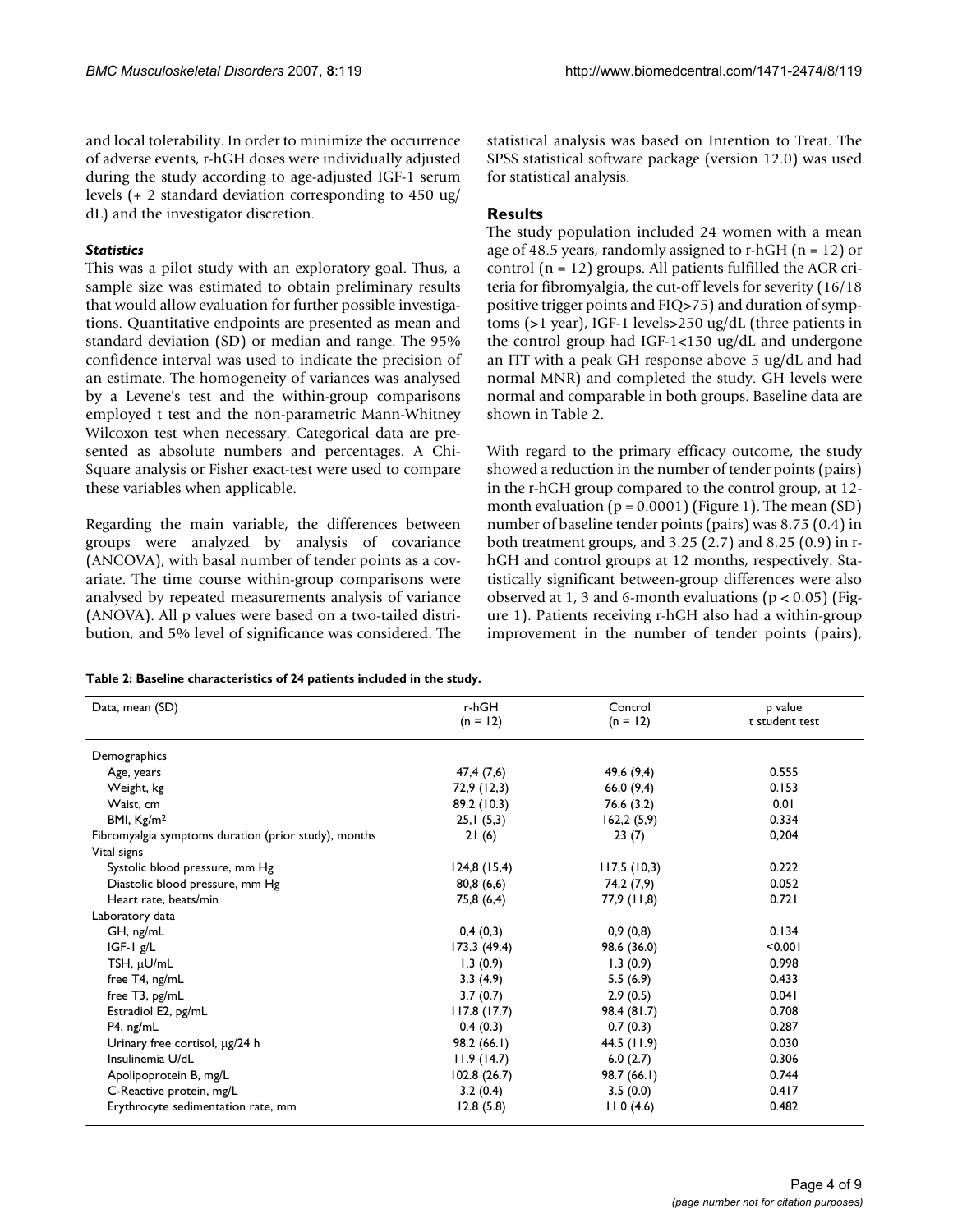

#### **Figure 1**

**Mean (CI) number of tender points.** \*p < 0.05 vs control group (ANCOVA);  $p = 0.001$  time course within-group comparisons (repeated measures ANOVA) (statistical analysis performed with values expressed as pairs of tender points).

achieving statistical significance at all the follow-up visits compared to baseline ( $p = 0.001$ ). The control group failed to achieve a significant within-group improvement between baseline and 12-month evaluation. Figure 2 shows improvement in pain in each of the 9 bilateral trigger point sites after 12 months for each treatment group.

Regarding the secondary endpoints, there were significant differences between treatments favouring the r-hGH group for the total FIQ score at 3, 6 and 12 months ( $p <$ 0.05) (Figure 3). The mean (SD) total FIQ score was 80.28 (4.0) and 79.23 (5.1) at baseline, and 43.57 (19.0) and 72.02 (9.0) at 12-month evaluation in the r-hGH and control groups, respectively. Statistically significant improvements compared to baseline appeared from month 3 until the end of the study in the r-hGH group (p  $= 0.001$ ).

A statistical significant improvement was also observed in r-hGH group ( $p < 0.05$ ) in comparison to control group in both pain and fatigue FIQ subscales. Thus, for the FIQpain subscale, the mean (SD) was 8.67 (0.98) and 8.5 (1.09) at baseline, and 5.17 (2.44) and 7.75 (1.36) at 12 month evaluation in the r-hGH and control groups, respectively. A similar pattern of results was observed for the FIQ-fatigue subscale, with a mean (SD) of 8.75 (1.6) in both groups at baseline, and 4.92 (1.8) and 7.75 (1.2) at 12-month evaluation in r-hGH and control groups, respectively.

There were also significant differences between treatment groups in terms of Quality of Life (EQ-5D). Thus, there was a significant improvement in the mean VAS score for the r-hGH group compared to control group at 1, 3, 6 and

12 months ( $p < 0.05$ ), with a within-group significant improvement from month 1 until the end of the study compared to baseline  $(p = 0.001)$  (Figure 4). With regard to the EQ-5D questionnaire, a similar trend was observed in the mean weighted score with significant differences between treatment groups at 1 and 3 months ( $p < 0.05$ ) and within-group significant improvement in the r-hGH group from month 1 to the end of follow-up compared to baseline ( $p = 0.017$ ). The mean (SD) weighted score was -0.04 (0.3) and 0.13 (0.2) at baseline, 0.79 (0.1) and 0.19 (0.4) at month 1, 0.74 (0.2) and 0.34 (0.4) at month 3, and 0.62 (0.3) and 0.47 (0.3) at 12 month evaluation in the r-hGH and control groups, respectively. It is worth mentioning that there were differences between groups at baseline in both EQ-VAS and EQ Self-Questionnaire, with worse self-reported quality of life scores in the r-hGH group compared to control group.

No withdrawals due to lack of efficacy were reported in the study.

A statistically significant correlation between the increase of IGF-1 serum levels and clinical improvement was observed at the 1<sup>st</sup> month ( $p = 0.028$ ). No further correlation was observed with IGF-1 or any other biochemical marker.

In terms of tolerability, no important changes in any of the clinical or laboratory parameters were observed in any of the treatment groups. No withdrawals due to adverse events were reported in the study in any treatment group. Despite the high r-hGH dosage (mean dose 0,123 mg/Kg/ d; range 0,8 mg- 1,4 mg), only 10 adverse events were reported in 4 patients, all of them in the r-hGH group (two cases each of joint pain, oedema and anemia and 1 case each of carpal tunnel syndrome, cholelithiasis, hypertriglyceridemia and hyperglycemia). No patient discontinued the study due to adverse events. All reported adverse events were considered to be possibly related to the study treatment. All events were of mild intensity and no serious adverse events were reported during the study.

## **Discussion**

Fibromyalgia is a common syndrome of widespread musculoskeletal pain. Although its etiology is not known, there is evidence that fibromyalgia is influenced by several factors, including alterations of autonomic nervous system activity and HPA axis [6]. Growth Hormone secreted by the pituitary acts on the liver and other tissues to stimulate the production of IGF-1 [17]. Despite IGF-1 levels are influenced by age, gender, nutrition, body mass index, chronic stress and concomitant psychiatric medication, and a low sensibility stays (between 37% and 48%, when standardized by age and gender for a controlled population) [18], a subset of fibromyalgia patients with low IGF-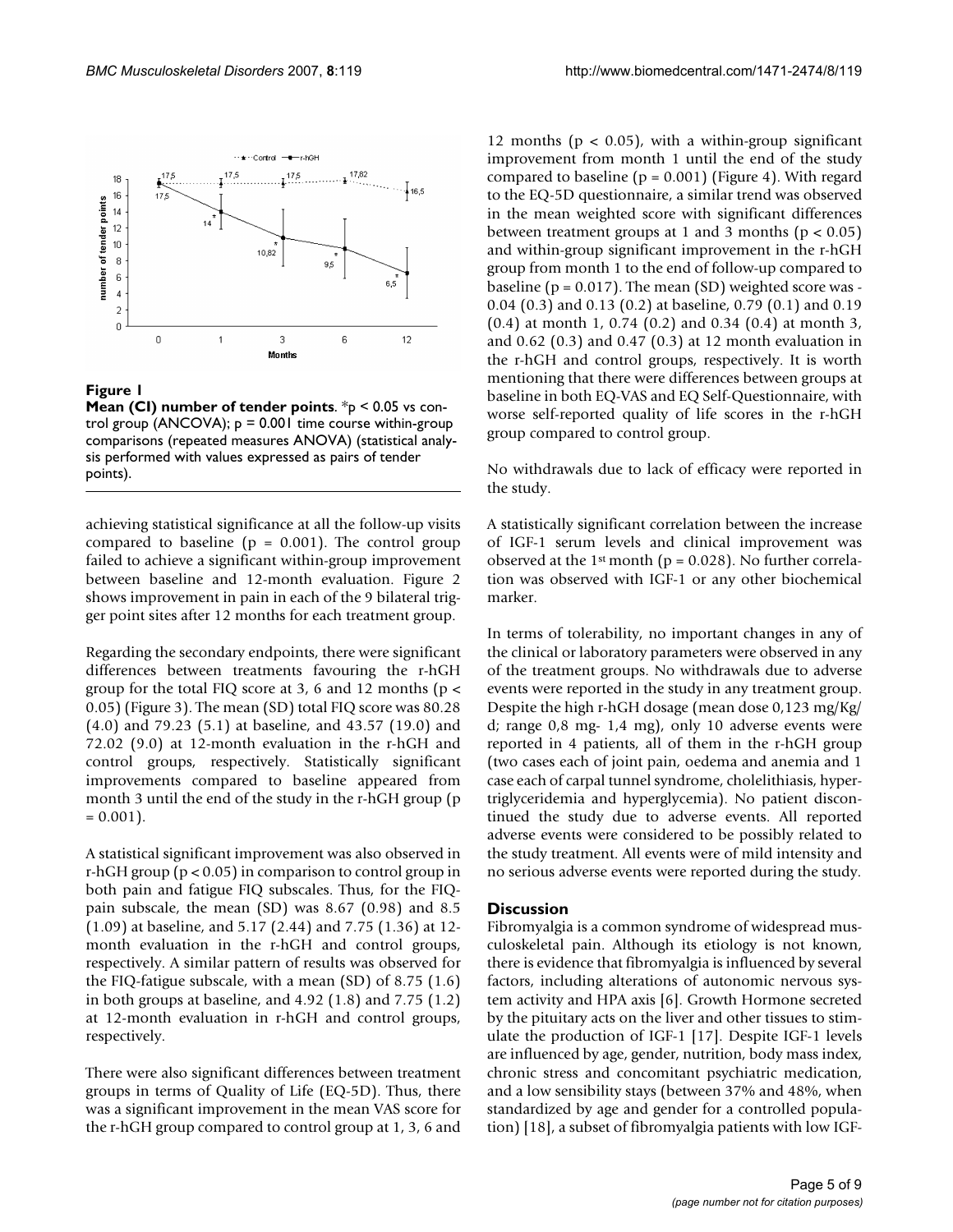

## **Figure 2**

**Percentage of patients with pain in each of the 9 bilateral tender point sites**. \*p < 0.05 vs control group (chi-square test).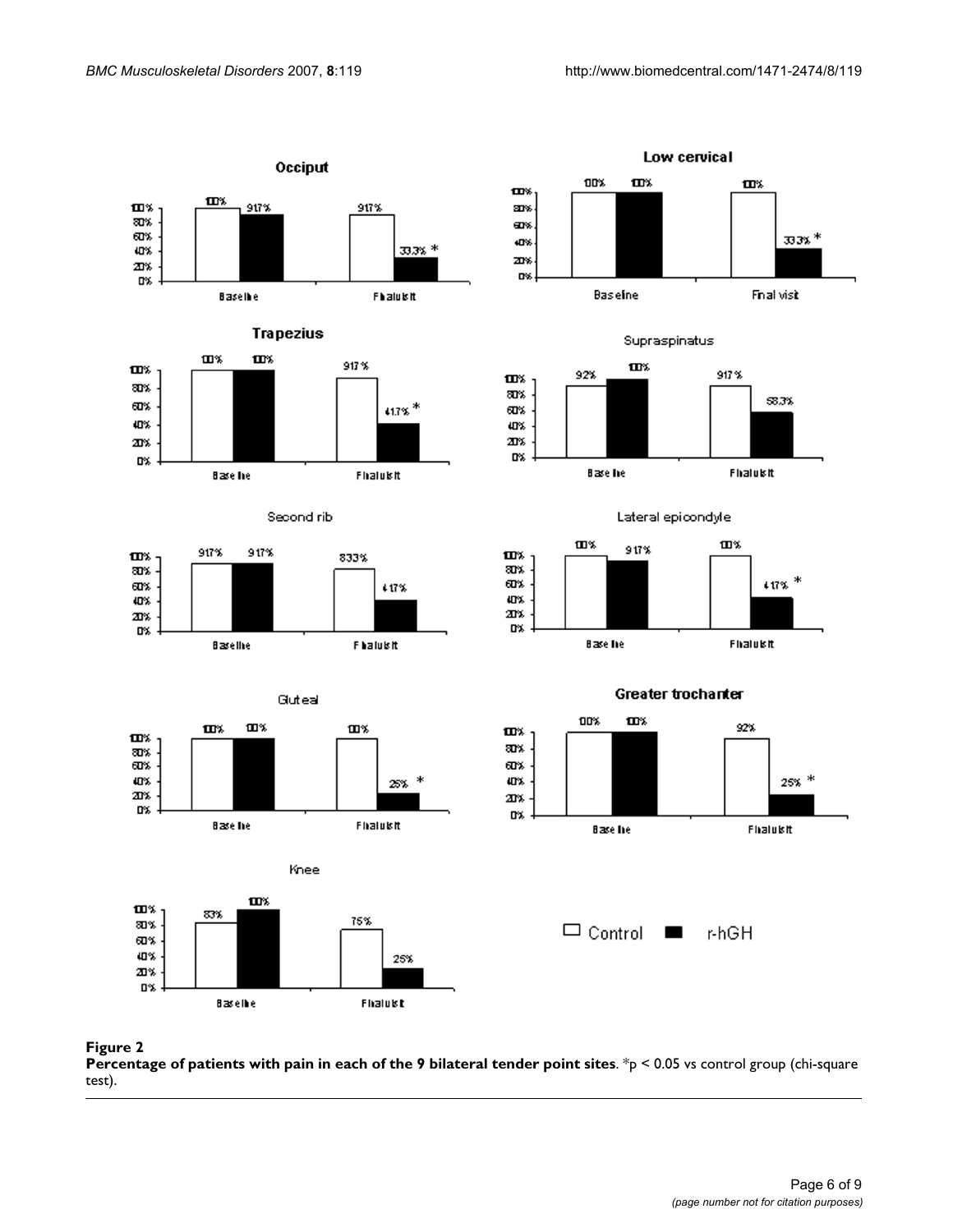![](_page_6_Figure_2.jpeg)

Figure 3 **Mean (CI) total score of Fibromyalgia Impact Questionnaire**.  $*_{p}$  < 0.05 vs control group (ANCOVA);  $p =$ 0.001 time course within-group comparisons (repeated measures ANOVA).

1 serum levels (cut-off 150 ug/dL for -2SD, as in our study) but with normal insulin tolerance test has been identified [7]. We hypothesize that this could be caused by a low integrated GH secretion [8] together with a hypersomatostatinergic tone [9].

The standard pharmacological therapy for this syndrome includes the combination of tricyclic antidepressants, SSRI and opioid analgesics [11]. Currently in fibromyalgia patients with low IGF-1 serum levels, the administration of r-hGH demonstrated efficacy as compared with placebo in a randomized, double-blind study [12]. However, although other studies permitted the use of other medications, no homogeneous active-controlled GH add-on studies have been performed to date in this population. Taking into account this evidence, it seemed interesting to conduct a study that evaluates the efficacy and safety of low r-hGH doses added to standard therapy in the treatment of severe (FIQ>75 and 16/18 positive trigger points)

![](_page_6_Figure_6.jpeg)

#### **Figure 4**

**Mean (CI) score of EQ-VAS**. \*p < 0.05 vs control group  $(ANCOVA)$ ;  $p = 0.001$  time course within-group comparisons (repeated measures ANOVA).

and prolonged (>1 year) fibromyalgia patients with low IGF-1 serum levels.

The present study is a prospective, randomized, openlabel, best available treatment-controlled clinical trial. Even though no placebo group was included, the different overall response observed between treatment groups, as well as the intra-group differences in the r-hGH group as compared with baseline, supports the internal validity of this assay. The endpoints used in this study are well-validated outcome measures in the evaluation of fibromyalgia. The manual trigger point examination (in this case by an observer blinded to the treatment) has been historically considered a key feature in the definition of fibromyalgia . Likewise, the FIQ and EQ-5D have been widely used in the clinical evaluation of this syndrome and GH deficiency, respectivelly [3,16]. Other associated symptoms such as fatigue were evaluated with individual FIQ subscales. The one-year duration of this study is longer than the previous GH controlled trial (9 months) , thus avoiding the seasonal variability of fibromyalgia symptoms. At the end of the study (12 months evaluation), the mean number of tender points in the r-hGH group showed a reduction of 60% compared to the control group and 63% compared to baseline ( $p < 0.05$  in both comparisons). Similar results were observed at the same time-point assessment in the FIQ, with a mean score reduction of 39.5% compared to control group and 45.7% compared to baseline (p < 0.05 for both comparisons). This global FIQ score improvement in the GH group is the result of a similar improvement in all the specific subscales (fatigue, pain, professional activity, tenderness, anxiety, depression, morning weakness, global wellbeing, laboral absenteeism, and physical dysfunction).

Regarding the quality of life self-assessment, the VAS evaluation showed a similar trend, with a 38.7% mean score improvement at 12 months in the r-hGH group versus control group and  $64.9\%$  versus baseline ( $p = 0.001$  in both comparisons). The weighted score assessment of the EQ-5D questionnaire at the end of the study compared to baseline showed a mean change of 0.59 and 0.33 in rhGH and control groups, respectively. This change from baseline achieved statistical significance in the r-hGH group ( $p = 0.017$ ).

It is important to mention the prompt response in the rhGH group, evidenced and maintained since the first month assessment. In our study all 12 patients in the rhGH group experienced global improvement and 1 patient even scored 100 in the VAS scale at the end of the study. This contrasts favourably with Bennett's previous study [12] where only 15 out of 22 patients in the GH treatment group experienced improvement. The difference in success rates could possibly be explained by the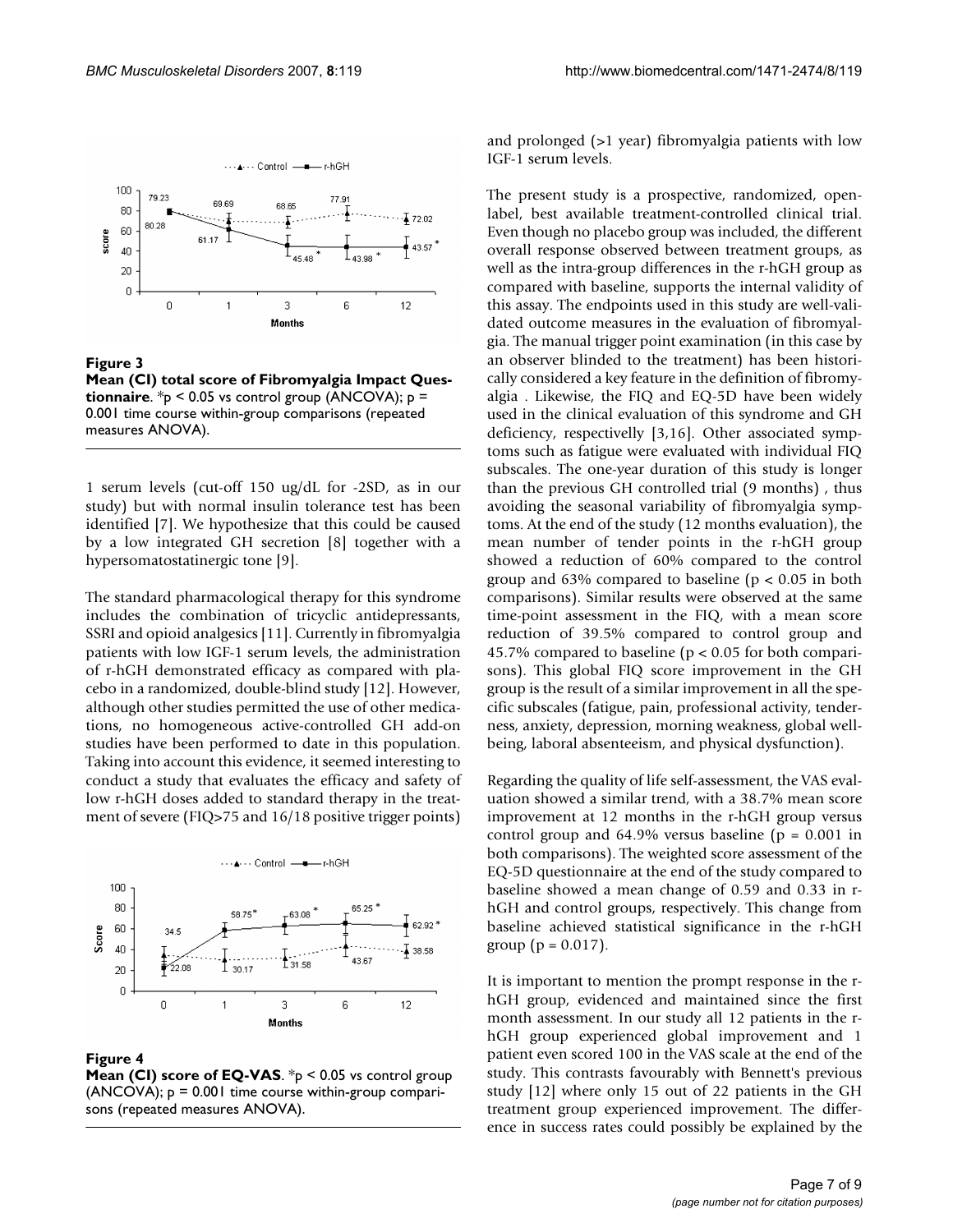greater basal homogeneity in the present study regarding duration and severity (FIQ  $\geq$  75; >16/18 positive trigger points) of disease, active and concomitant pharmacological treatment, together with active rehabilitation and psychological assistance. The lack of correlation between IGF-1 and markers of clinical improvement may be due in part to the step-down r-hGH dose adjustments performed in order to avoid adverse events, and in part due to the unexpected statistical difference seen in IGF-1 levels. These differences in a small number group are due to 3 patients in the control group with values lower than 150 ug/dL (who had an ITT and MNR for this reason). IGF-1 was considered as a dyctomic variable at inclusion, not as a continuous one, therefore we cannot expect it to be a predictor marker of response.

The concomitant administration of r-hGH and standard therapy was well tolerated. No important changes in any of the clinical or laboratory parameters were observed in the two groups. A total of 10 adverse events were reported in 4 patients, all of them in the r-hGH group. However, only one (8.3%) carpal tunnel syndrome was described in comparison with the 7 cases (31.8%) reported in the GH treatment group in Bennett's previous study [12] despite the fact that both administered 0.0125 mg/kg/d of r-hGH. There was 1 case of hyperglycemia at the 1<sup>st</sup> month followup vist, which was normalized at the 3rd month evaluation after reducing the dose by 0.02 mg/d. No patients discontinued the study due to r-hGH related adverse events. No control group dropouts were seen, possibly due to the intense standard treatment received (pharmacological, psychological and rehabilitation).

## **Conclusion**

The present study suggests the advantage of adding a 0.0125 mg/Kg r-hGH daily dose to the standard therapy versus the standard therapy alone in a subset of severe fibromyalgia patients with low IGF-1 serum levels. Obviously, the results of this study should be viewed in light of the methodological limitations, such as the open assignment to the study drug, the lack of a placebo group and the small sample size. However, the consistency and magnitude of these results, obtained in this well-characterized sample and with long-term treatment period, added to the similar trend observed in the previous placebo-controlled study, are encouraging and warrant further validation in a multicenter, double-blind confirmatory study which is currently ongoing.

## **Competing interests**

The authors have received external funding from Serono-Iberia (now Merck España S.L) for the preparation of study data for submission. The authors declare that they have no other competing interest.

#### **Authors' contributions**

GC and AN designed the study, made the overall coordination and prepared the data for presentation. Both GC and CR visited the patients in the endocrinological view. CR passed the EQ-5D questionnaire and trained the patients to the use of GH. GC made the blind randomization, up or down-titrate the GH dose according to IGF-1 or adverse effects (clinical or laboratory). MAG performed the psychological assistance required in trial protocol in both groups. AN visited the patients in the reumatological view, assessed the tender points and administered the VAS and FIQ scale and subscales (blinded to the treatment groups) and also evaluated the fibromyalgia standard therapy dosage. All authors have read and approved the final manuscript.

#### **Acknowledgements**

We thank Serono-Iberia (now Merck España S.L) for providing growth hormone and study assistance. We also thank Carmen Ruiz, Sebastian Burgués, Jose-Ignacio Valls, Ignacio Alvarez and Javier Millán for their active collaboration in the study, and Marta Mas for assisting in the manuscript preparation.

#### **References**

- 1. Wolfe F, Smythe HA, Yunus MB, Bennett RM, Bombardier C, Goldenberg DL, Tugwell P, Campbell SM, Abeles M, Clark P: **[The Amer](http://www.ncbi.nlm.nih.gov/entrez/query.fcgi?cmd=Retrieve&db=PubMed&dopt=Abstract&list_uids=2306288)ican College of Rheumatology 1990 criteria for the [classification of fibromyalgia: report of the Multicenter Cri](http://www.ncbi.nlm.nih.gov/entrez/query.fcgi?cmd=Retrieve&db=PubMed&dopt=Abstract&list_uids=2306288)[teria Committee.](http://www.ncbi.nlm.nih.gov/entrez/query.fcgi?cmd=Retrieve&db=PubMed&dopt=Abstract&list_uids=2306288)** *Arthritis Rheum* 1990, **33:**160-72.
- 2. Carmona L, Ballina J, Gabriel R, Laffon A, on behalf of the EPISER Study Group: **[The burden of musculoskeletal diseases in the](http://www.ncbi.nlm.nih.gov/entrez/query.fcgi?cmd=Retrieve&db=PubMed&dopt=Abstract&list_uids=11602475) [general population of Spain: results from a national survey.](http://www.ncbi.nlm.nih.gov/entrez/query.fcgi?cmd=Retrieve&db=PubMed&dopt=Abstract&list_uids=11602475)** *Ann Rheum Dis* 2001, **60:**1040-5.
- 3. Mease P: **[Fibromyalgia syndrome: review of clinical presenta](http://www.ncbi.nlm.nih.gov/entrez/query.fcgi?cmd=Retrieve&db=PubMed&dopt=Abstract&list_uids=16078356)[tion, pathogenesis, outcome measures, and treatment.](http://www.ncbi.nlm.nih.gov/entrez/query.fcgi?cmd=Retrieve&db=PubMed&dopt=Abstract&list_uids=16078356)** *J Rheumatol Suppl* 2005, **75():**6-21.
- 4. Turk DC, Monarch ES, Williams AD: **[Psychological evaluation of](http://www.ncbi.nlm.nih.gov/entrez/query.fcgi?cmd=Retrieve&db=PubMed&dopt=Abstract&list_uids=12122915) [patients diagnosed with fibromyalgia syndrome: a compre](http://www.ncbi.nlm.nih.gov/entrez/query.fcgi?cmd=Retrieve&db=PubMed&dopt=Abstract&list_uids=12122915)[hensive approach.](http://www.ncbi.nlm.nih.gov/entrez/query.fcgi?cmd=Retrieve&db=PubMed&dopt=Abstract&list_uids=12122915)** *Rheum Dis Clin North Am* 2002, **28:**219-33.
- 5. Rao SG: **[The neuropharmacology of centrally-acting analgesic](http://www.ncbi.nlm.nih.gov/entrez/query.fcgi?cmd=Retrieve&db=PubMed&dopt=Abstract&list_uids=12122916) [medications in fibromyalgia.](http://www.ncbi.nlm.nih.gov/entrez/query.fcgi?cmd=Retrieve&db=PubMed&dopt=Abstract&list_uids=12122916)** *Rheum Dis Clin North Am* 2002, **28:**235-59.
- 6. Tanriverdi F, Karaca Z, Unluhizarci K, Kelestimur F, *et al.*: **[The](http://www.ncbi.nlm.nih.gov/entrez/query.fcgi?cmd=Retrieve&db=PubMed&dopt=Abstract&list_uids=17454963) [hypothalamo-pituitary-adrenal axis in chronic fatigue syn](http://www.ncbi.nlm.nih.gov/entrez/query.fcgi?cmd=Retrieve&db=PubMed&dopt=Abstract&list_uids=17454963)[drome and fibromyalgia syndrome.](http://www.ncbi.nlm.nih.gov/entrez/query.fcgi?cmd=Retrieve&db=PubMed&dopt=Abstract&list_uids=17454963)** *Stress* 2007, **10:**13-25.
- 7. Bennett RM, Cook DM, Clark SR, Burckhardt CS, Campbell SM: **[Hypothalamic-pituitary-insulin-like growth factor-I axis dys](http://www.ncbi.nlm.nih.gov/entrez/query.fcgi?cmd=Retrieve&db=PubMed&dopt=Abstract&list_uids=9228141)[function in patients with fibromyalgia.](http://www.ncbi.nlm.nih.gov/entrez/query.fcgi?cmd=Retrieve&db=PubMed&dopt=Abstract&list_uids=9228141)** *J Rheumatol* 1997, **24:**1384-9.
- 8. Leal-Cerro A, Povedano J, Astorga R, Gonzalez M, Silva H, Garcia-Pesquera F, Casanueva FF, Dieguez C: **[The growth hormone](http://www.ncbi.nlm.nih.gov/entrez/query.fcgi?cmd=Retrieve&db=PubMed&dopt=Abstract&list_uids=10487713) [\(GH\)-releasing hormone-GH-insulin-like growth factor-1](http://www.ncbi.nlm.nih.gov/entrez/query.fcgi?cmd=Retrieve&db=PubMed&dopt=Abstract&list_uids=10487713) [axis in patients with fibromyalgia syndrome.](http://www.ncbi.nlm.nih.gov/entrez/query.fcgi?cmd=Retrieve&db=PubMed&dopt=Abstract&list_uids=10487713)** *J Clin Endocrinol Metab* 1999, **84:**3378-81.
- 9. Paiva ES, Deodhar A, Jones KD, Bennett R: **Impaired growth hormone secretion in fibromyalgia patients: evidence for augmented hypothalamic somatostatin tone.** *Arthritis Rheum* 2002, **46/5:**1344-50.
- 10. Malemud CJ: **[Growth hormone, VEGF and FGF: involvement](http://www.ncbi.nlm.nih.gov/entrez/query.fcgi?cmd=Retrieve&db=PubMed&dopt=Abstract&list_uids=16893535) [in rheumatoid arthritis.](http://www.ncbi.nlm.nih.gov/entrez/query.fcgi?cmd=Retrieve&db=PubMed&dopt=Abstract&list_uids=16893535)** *Clin Chim Acta* 2007, **375:**10-9.
- 11. Bennett RM: **[Rational management of fibromyalgia.](http://www.ncbi.nlm.nih.gov/entrez/query.fcgi?cmd=Retrieve&db=PubMed&dopt=Abstract&list_uids=12122930)** *Rheum Dis Clin North Am* 2002, **28:**xiii-xv.
- 12. Bennett RM, Clark SC, Walczyk J: [A randomized, double-blind,](http://www.ncbi.nlm.nih.gov/entrez/query.fcgi?cmd=Retrieve&db=PubMed&dopt=Abstract&list_uids=9552084) **[placebo-controlled study of growth hormone in the treat](http://www.ncbi.nlm.nih.gov/entrez/query.fcgi?cmd=Retrieve&db=PubMed&dopt=Abstract&list_uids=9552084)[ment of fibromyalgia.](http://www.ncbi.nlm.nih.gov/entrez/query.fcgi?cmd=Retrieve&db=PubMed&dopt=Abstract&list_uids=9552084)** *Am J Med* 1998, **104:**227-31.
- 13. Rivera J, Gonzalez T: **[The Fibromyalgia Impact Questionnaire:](http://www.ncbi.nlm.nih.gov/entrez/query.fcgi?cmd=Retrieve&db=PubMed&dopt=Abstract&list_uids=15485007) [a validated Spanish version to assess the health status in](http://www.ncbi.nlm.nih.gov/entrez/query.fcgi?cmd=Retrieve&db=PubMed&dopt=Abstract&list_uids=15485007) [women with fibromyalgia.](http://www.ncbi.nlm.nih.gov/entrez/query.fcgi?cmd=Retrieve&db=PubMed&dopt=Abstract&list_uids=15485007)** *Clin Exp Rheumatol* 2004, **22:**554-60.